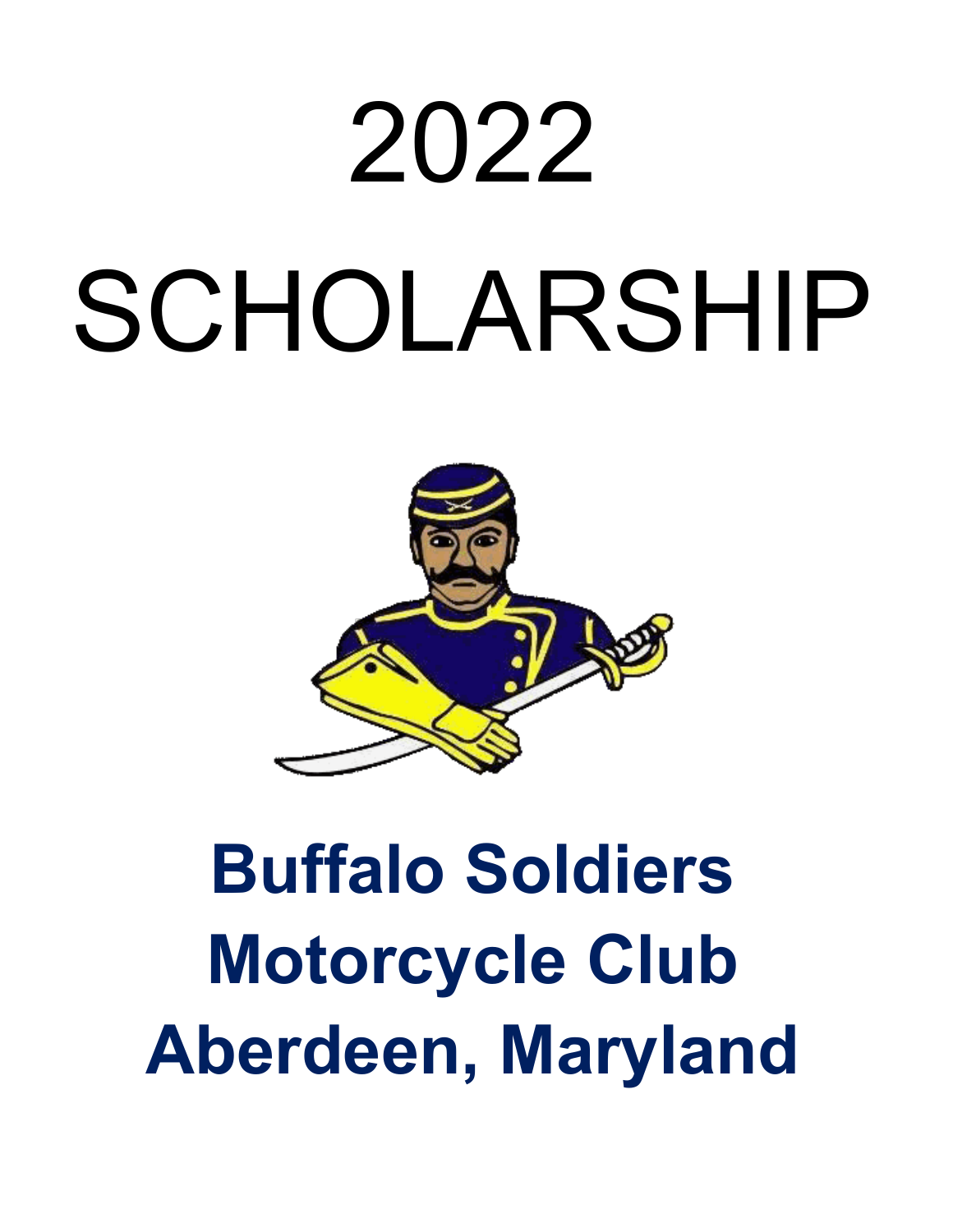

# ANNOUNCEMENT

The National Association of Buffalo Soldiers and Troopers Motorcycle Club (NABSTMC) and the Buffalo Soldiers Motorcycle Club (BSMC) – Aberdeen, Maryland announce its Annual Scholarship Awards Program.

One graduating high school senior or GED recipient in Harford County Maryland could be awarded up to \$7500 in scholarships. Applicant must be attending post-secondary or vocational/trade school in 2022. The winner at each level competes for the next level.

Level 1: BSMC - Aberdeen, MD Scholarship = \$500 (4 each)

Level 2: NABSTMC - Northeast Frontier = \$10,500 (spit between 8-10 winners)

Level 3: National Association of Buffalo Soldiers & Troopers Motorcycle Club = \$5,000

Scholarship application and information detailing eligibility requirements for the scholarship is attached to this package, can be downloaded from our website at https://www.absmcmd.org/ or a copy can be requested through email at aberdeenbsmc@gmail.com. The application must come to Aberdeen Chapter first to be reviewed for completion and scored for the Aberdeen Chapter Scholarship Award. The Aberdeen Chapter will validate, sign, and forward to the Northeast Frontier BSMC for additional consideration at the next level.

Scholarship applications are due the Aberdeen Chapter on or before the **deadline** of **15 March 2022 @ 12:00 midnight**. Incomplete scholarship application packages will not be considered and will not be returned. Please submit all questions by email.

Application can be emailed to aberdeenbsmc@gmail.com or mailed to: Buffalo Soldiers Motorcycle Club (BSMC) – Aberdeen, Maryland P.O. Box 115 Aberdeen, MD 21001

Scholarship Recipients will be notified by written correspondence on the results.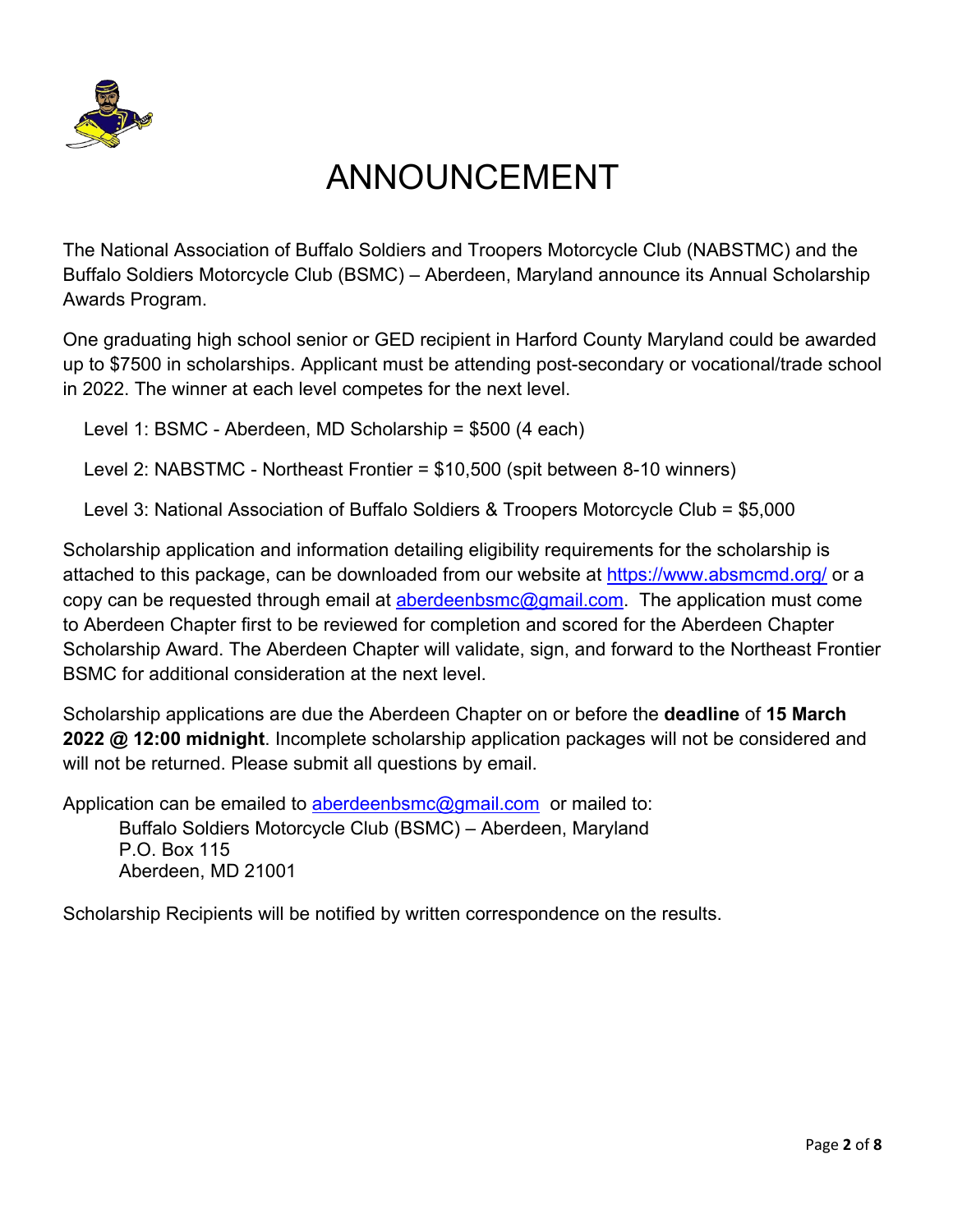|    | <b>Criteria/Documents</b>                                                                                                                                                                                                                                                                              | $\blacktriangledown$ |  |
|----|--------------------------------------------------------------------------------------------------------------------------------------------------------------------------------------------------------------------------------------------------------------------------------------------------------|----------------------|--|
| 1. | Official High School Transcript, Home School Transcript or GED Test Score (No GED<br>Certificate) mailed to P.O. Box 115, Aberdeen, MD 21001                                                                                                                                                           |                      |  |
|    | 2. Write a 500-word essay (typewritten or handwritten in your own words) on one of the following<br>topics.                                                                                                                                                                                            |                      |  |
|    | A. What impact did the Buffalo Soldiers make in war and / or peacetime? Why is it necessary to<br>pass this legacy on to future generations?                                                                                                                                                           |                      |  |
|    | B. Provide specific examples of how the Buffalo Soldiers facilitated the development of<br>roadways, national parks, and mail service.                                                                                                                                                                 |                      |  |
|    | C. The Congressional Medal of Honor is presented to the recipient by the President of the<br>United States in the name of Congress. Please provide a brief narrative regarding a Buffalo<br>Soldier that received this honor and what can be learned from his life, efforts and<br>commitment to duty. |                      |  |
|    | 3. Letter of recommendation on <b>OFFICIAL LETTER HEAD</b> from a teacher, guidance counselor or<br>school administrator and/or employer (for GED)                                                                                                                                                     |                      |  |
|    | 4. Letter of recommendation on <b>OFFICIAL LETTER HEAD</b> from a Community Service<br>Organization                                                                                                                                                                                                    |                      |  |
|    | 5. A letter of acceptance to an institution of higher learning                                                                                                                                                                                                                                         |                      |  |
|    | 6. Signed Release Form (Terms & Conditions)                                                                                                                                                                                                                                                            |                      |  |
|    | a. Student signature                                                                                                                                                                                                                                                                                   |                      |  |
|    | b. Parent's signature on application, if student is under 18 years old                                                                                                                                                                                                                                 |                      |  |
|    | 7. Submit a Letter of Introduction:                                                                                                                                                                                                                                                                    |                      |  |
|    | Who you are                                                                                                                                                                                                                                                                                            |                      |  |
|    | Your accomplishments to date (to include honors and awards)<br>٠<br>Family background                                                                                                                                                                                                                  |                      |  |
|    | Degree/Certificate to which you are seeking                                                                                                                                                                                                                                                            |                      |  |
|    | Brief summary on how you plan to use the scholarship if selected<br>Incorporate how this scholarship will benefit you in giving back to your community                                                                                                                                                 |                      |  |
|    |                                                                                                                                                                                                                                                                                                        |                      |  |
| 8. | Recent Professional Headshot Photo (professional photo)                                                                                                                                                                                                                                                |                      |  |
|    | 9. Provide on separate sheet of paper:                                                                                                                                                                                                                                                                 |                      |  |
|    | Student's name<br>a.                                                                                                                                                                                                                                                                                   |                      |  |
|    | Complete name and address of the school and/or financial aid office where you will be<br>b.<br>attending school                                                                                                                                                                                        |                      |  |
|    | Student ID number<br>C.                                                                                                                                                                                                                                                                                |                      |  |
|    | 10. Ensure application is complete in its entirety. Incomplete packages will be eliminated.                                                                                                                                                                                                            |                      |  |
|    | 11. Submit applications to the Aberdeen Chapter by 15 March 2022 @ 12:00 midnight by email<br>(aberdeenbsmc@gmail.com) or by mail (P.O. Box 115, Aberdeen, MD 21001)                                                                                                                                   |                      |  |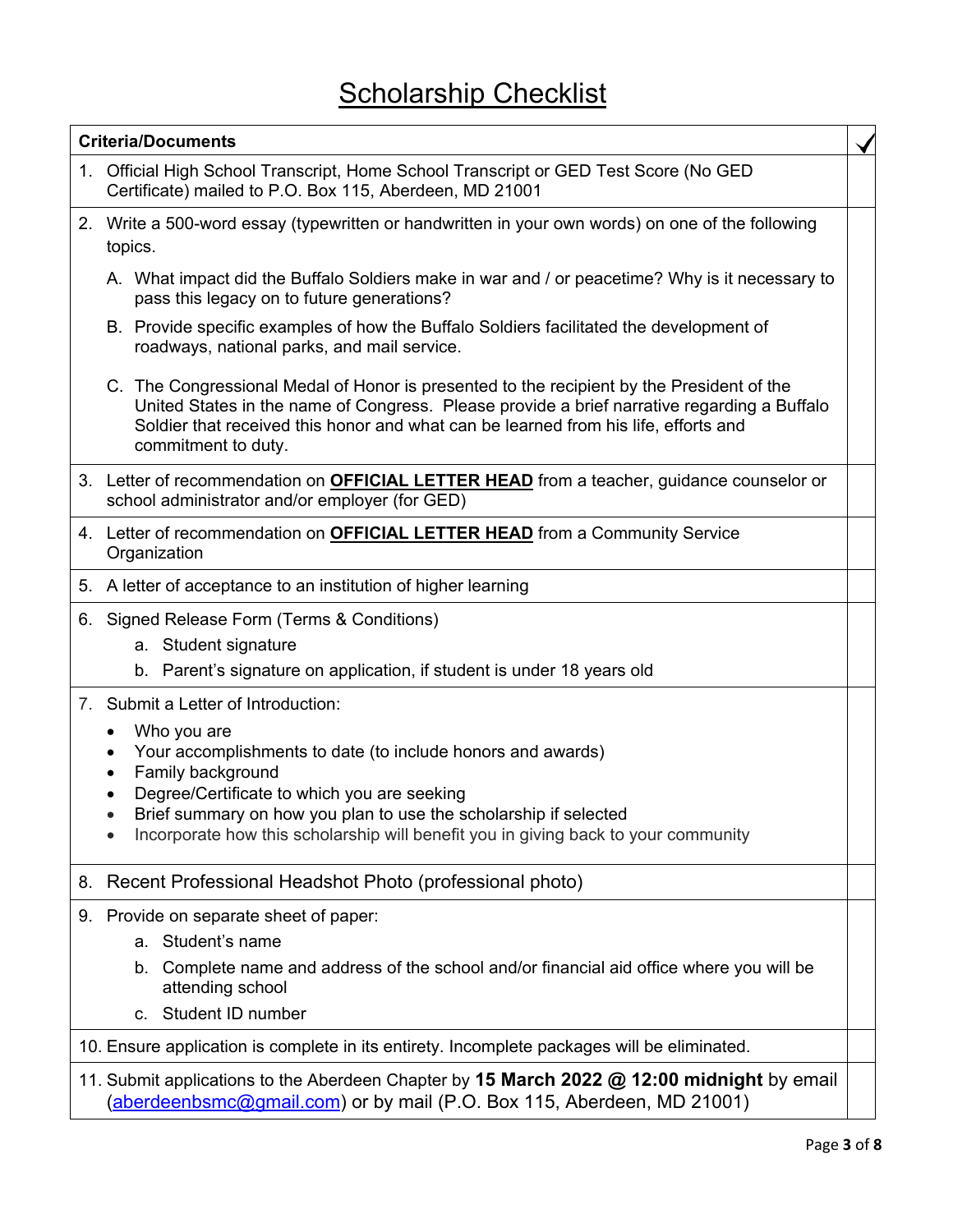**National Association of Buffalo Soldiers & Troopers Motorcycle Club (NABSTMC)**

2022 Scholarship Program

http://www.nabstmc.com/scholarship

The philosophy of the National Association of Buffalo Soldiers and Troopers Motorcycle Club is:

- To promote the history of African American veterans
- To be a positive role model for youth in our community
- To support our veterans by visiting local veterans, their families, and supporting our fallen heroes
- To support charitable organizations in our community
- To uphold the traditions and standards of the National Association of Buffalo Soldiers and Troopers Motorcycle Club
- To promote motorcycle safety in our community

The National Association of Buffalo Soldiers and Troopers Motorcycle Club (NABSTMC) is comprised of five (5) Frontiers (Northeast, Southeast, Great Lakes, Central, and Western), which encompasses 35 states with an international chapter located in Germany. The NABSTMC has over 120 chapters organizational wide.

There will be a total of \$10,500.00 awarded per frontier; and a single National Scholarship of \$5,000. The NABSTMC will award a grand total of \$57,500.00 in scholarships for the 2021- 2022 school year,

The NABSTMC will mail funds, on behalf of the student, upon verification of enrollment to a postsecondary/vocational or trade school where the student will be attending. Scholarships will be awarded based on a completed application packet.

Each frontier winner will participate in an interview process and be vetted by the National Scholarship Committee to determine the National Scholarship Winner.

### **Instructions for candidates:**

The following are required to complete your application:

- Applicant must be an eligible Graduating High School Senior/GED recipient during the 2021 Fall /2022 Summer school year who will be attending post-secondary or vocational/trade school in 2022.
- Official High School Transcript, Home School Transcript or GED Test Score (No GED Certificate)
- A 500-word essay on the topics described below
- Letter of recommendation on official letter head from a teacher/guidance counselor/school administrator, and/or employer (for GED).
- Letter of recommendation on letterhead from a community service organization
- A letter of acceptance to an institution of higher learning
- Signed Release Form (enclosed)
- Parent's signature if student is under 18 years old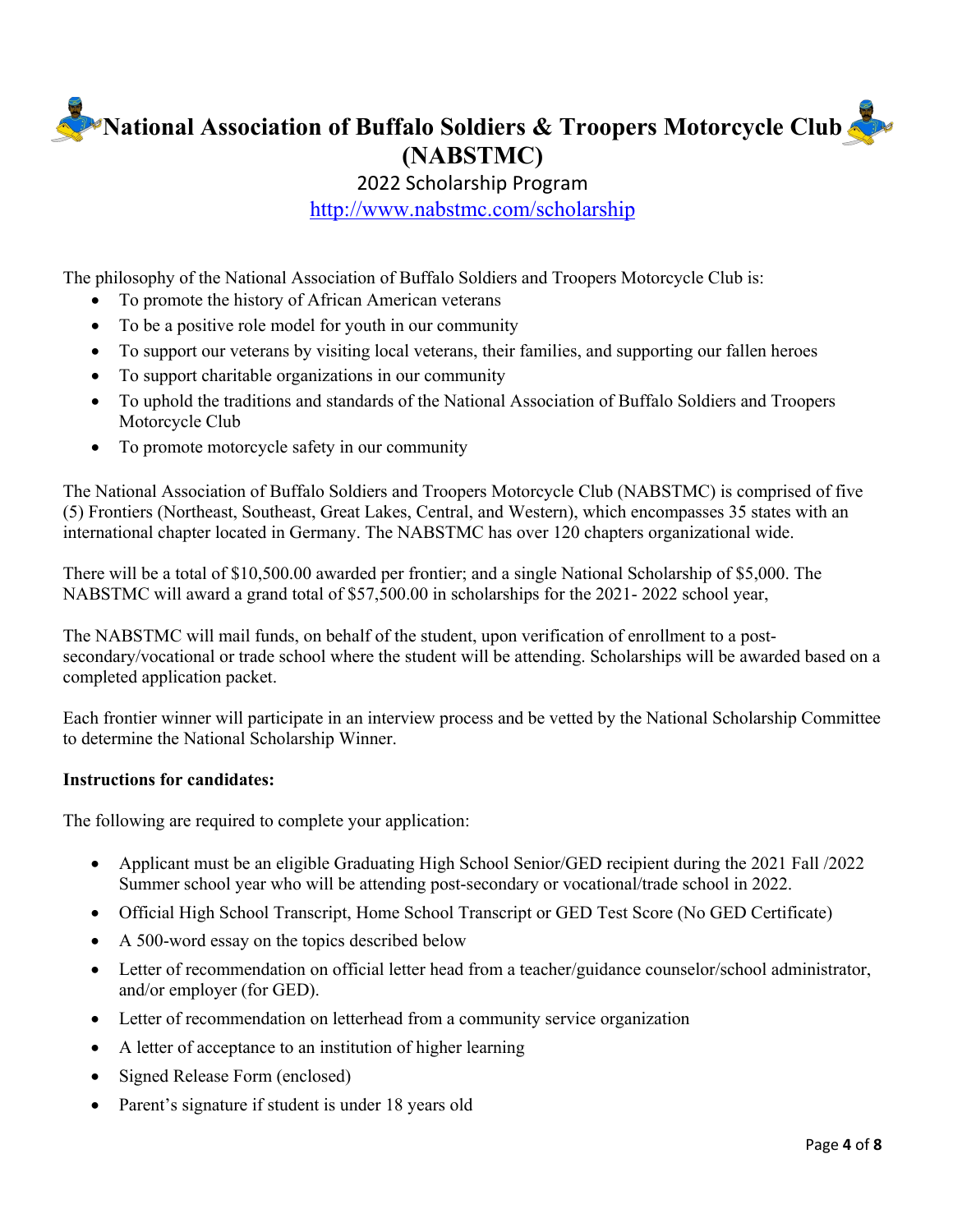- Prepare a letter of introduction, who you are, your accomplishments to date, family background, and the degree/certificate to which you are seeking. Provide a summary on how you plan to use the scholarship, if selected. Also incorporate, how this scholarship will benefit you in giving back to your community.
- Recent professional head shot photo (In Good Taste)
- Provide Student's name, the complete name and address of the school and/or financial aid office where the student will be attending school and student ID number.

#### **Essay Topics:**

Write a 500-word essay (typewritten) on one of the following topics:

#### \*\***Do not write about the Buffalo Soldiers and Troopers Motorcycle Club**\*\*

- A. What impact did the Buffalo Soldiers make in war and/or peacetime? Why is it necessary to pass this legacy on to future generations?
- B. Provide specific examples of how the Buffalo Soldiers facilitated the development of roadways, national parks, and mail service.
- C. The Congressional Medal of Honor is presented to the recipient by the President of the United States in the name of Congress. Please provide a brief narrative regarding a Buffalo Soldier that received this honor and what can be learned from his life, efforts, and commitment to duty.

#### **Submit Application:**

**Applications may be downloaded from www.nabstmc.com.** Completed applications and required documents must be scanned and emailed to aberdeenbsmc@gmail.com by March 15, 2022. Subject line is your full name. All transcripts must be sealed and sent to the mailing address, P.O. Box 115, Aberdeen, MD 21001). **Incomplete packets will be eliminated.**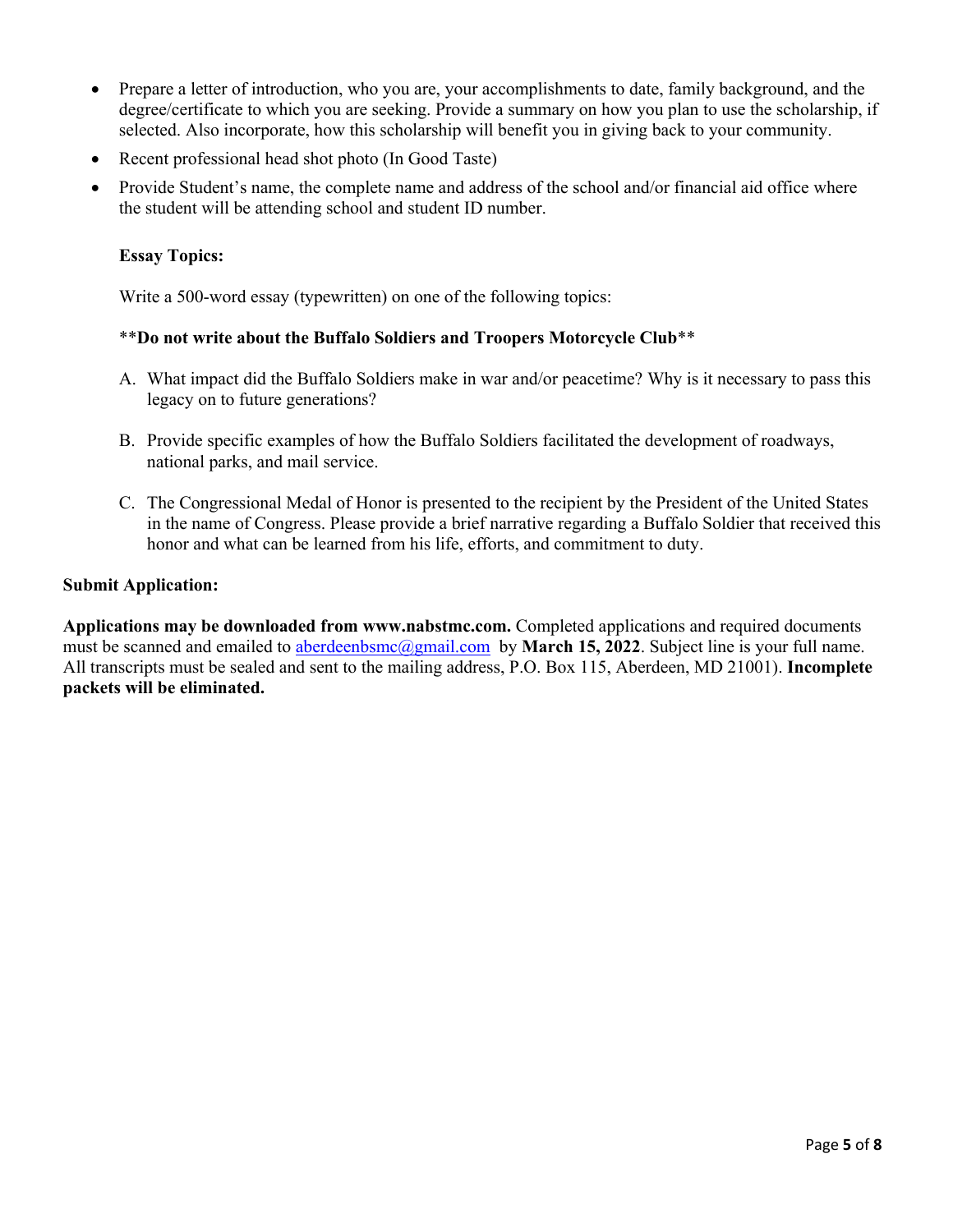# **National Association of Buffalo Soldiers & Troopers Motorcycle Club (NABSTMC) Scholarship Program 2022 Application**

**Application Deadline: 15 March 2022**

# **Name of local Buffalo Soldier Chapter: \_Aberdeen\_**

### **Contact Information:**

| <b>First Name:</b> | <b>Last Name:</b>  |  |
|--------------------|--------------------|--|
| <b>Address:</b>    |                    |  |
| City:              | State:             |  |
| Zip Code:          | Email:             |  |
| <b>Home Phone:</b> | <b>Cell Phone:</b> |  |
| Date of Birth:     | Gender:            |  |

## **Academic Information:**

| <b>High School Name:</b> | City / State       |                   |
|--------------------------|--------------------|-------------------|
| <b>Graduation Date:</b>  | GPA:               | <b>GED Score:</b> |
| <b>Class Rank:</b>       | <b>Class Size:</b> |                   |
|                          |                    |                   |

# **College Information (**If you have not finalized your college choice, provide your first choice school.)**:**

| - 8<br><b>College Name:</b>                                 |                  | o<br>City / State:              |  |
|-------------------------------------------------------------|------------------|---------------------------------|--|
| <b>Institution Type:</b><br>Certificate<br><b>Four-Year</b> | Two-Year         | <b>Vocational or Technical:</b> |  |
| <b>Degree Sought: Associates</b>                            | <b>Bachelors</b> | Certificate                     |  |
| Major:                                                      |                  |                                 |  |
| Anticipated<br><b>Graduation Date:</b>                      |                  |                                 |  |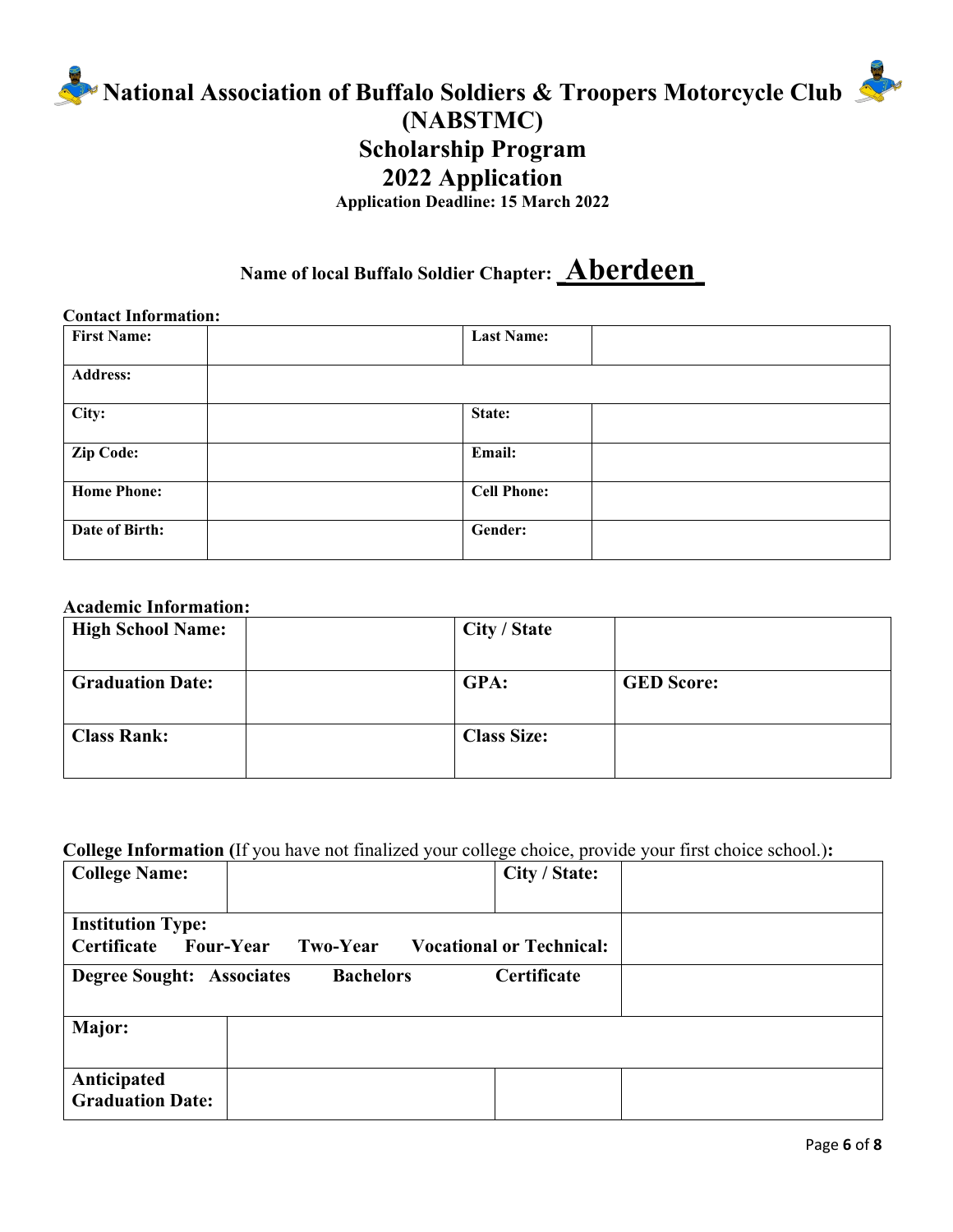# **Applicant Service, Extracurricular Activities and Work Experience:**

Use this space to provide the applicant's volunteer service, extracurricular activities and work experience during the applicant's academic career. **Do not attach a resume in lieu of completing this form. It will not be reviewed.**

| <b>Description</b>                               |                                            |  |
|--------------------------------------------------|--------------------------------------------|--|
| <b>Total Hours or Average</b><br>Hours per week: | Are you still<br>participating? (yes / no) |  |
| <b>Start Date:</b>                               | <b>End Date:</b>                           |  |
| <b>Highest Position Held:</b>                    |                                            |  |
|                                                  |                                            |  |

| <b>Description</b>                               |                                            |  |
|--------------------------------------------------|--------------------------------------------|--|
| <b>Total Hours or Average</b><br>Hours per week: | Are you still<br>participating? (yes / no) |  |
| <b>Start Date:</b>                               | <b>End Date:</b>                           |  |
| <b>Highest Position Held:</b>                    |                                            |  |
|                                                  |                                            |  |

| <b>Description</b>                               |                                            |  |
|--------------------------------------------------|--------------------------------------------|--|
| <b>Total Hours or Average</b><br>Hours per week: | Are you still<br>participating? (yes / no) |  |
| <b>Start Date:</b>                               | <b>End Date:</b>                           |  |
| <b>Highest Position Held:</b>                    |                                            |  |
|                                                  |                                            |  |